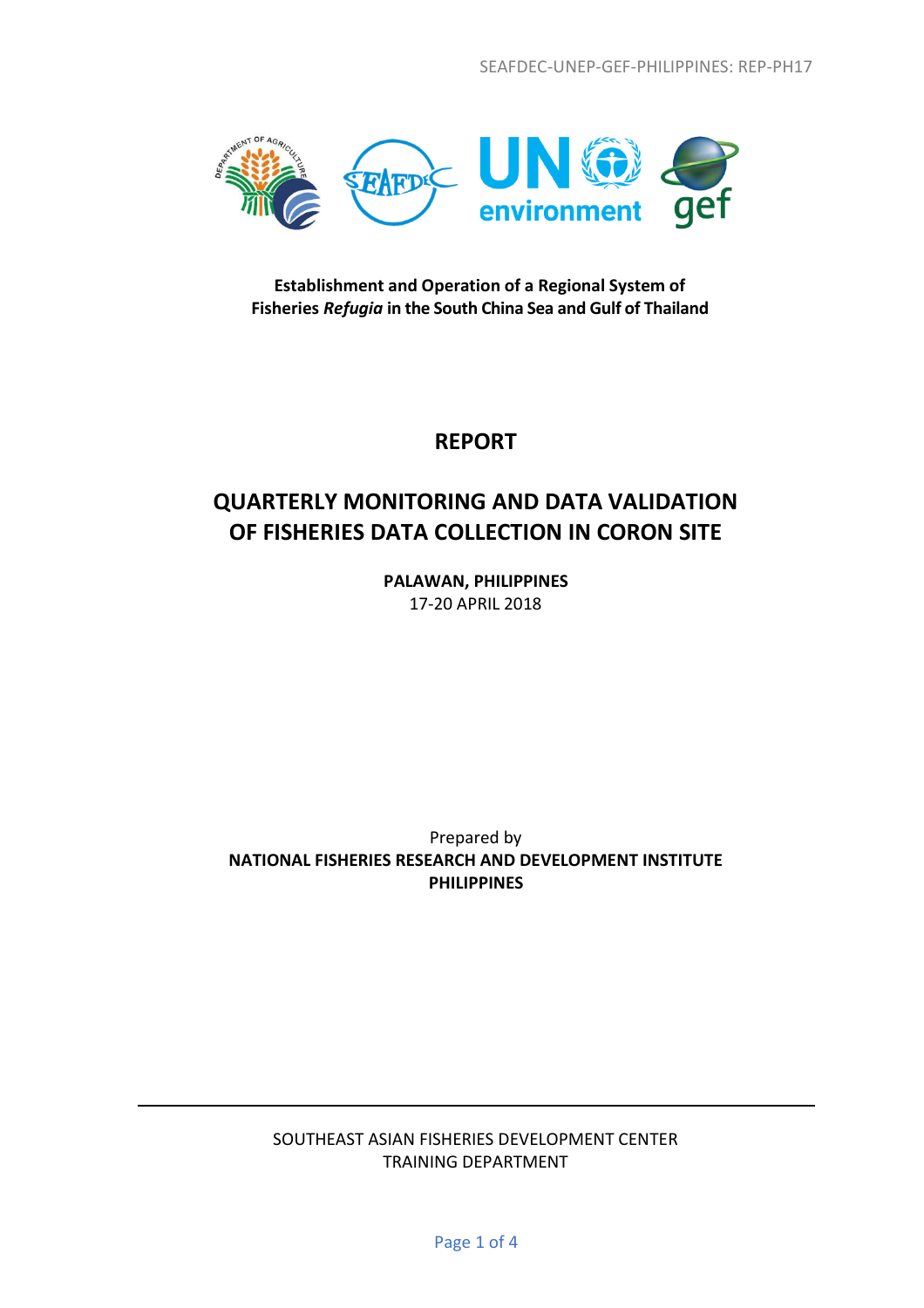

First published in Phrasamutchedi, Samut Prakan, Thailand in April 2018 by the SEAFDEC-UNEP-GEF Fisheries Refugia Project, Training Department of the Southeast Asian Fisheries Development Center

Copyright © 2018, SEAFDEC-UNEP-GEF Fisheries *Refugia* Project

This publication may be reproduced in whole or in part and in any form for educational or non-profit purposes without special permission from the copyright holder provided acknowledgement of the source is made. The SEAFDEC-UNEP-GEF Fisheries *Refugia* Project would appreciate receiving a copy of any publication that uses this publication as a source.

No use of this publication may be made for resale or for any other commercial purpose without prior permission in writing from the SEAFDEC Secretary-General at.

Southeast Asian Fisheries Development Center Training Department P.O.Box 97, Phrasamutchedi, Samut Prakan, Thailand Tel: (66) 2 425 6100 Fax: (66) 2 425 6110 [https://fisheries-refugia.org](https://fisheries-refugia.org/) and [https://seafdec.or.th](https://seafdec.or.th/)

#### **DISCLAIMER:**

The contents of this report do not necessarily reflect the views and policies of the Southeast Asian Fisheries Development Center, the United Nations Environment Programme, and the Global Environment Facility.

For citation purposes this document may be cited as:

NFRDI/Philippines, 2018. Establishment and Operation of a Regional System of Fisheries Refugia in the South China Sea and Gulf of Thailand, Report of Quarterly Monitoring and Data Validation of Fisheries Data Collection in Coron Sites. Southeast Asian Fisheries Development Center, Training Department, Samut Prakan, Thailand; FR/REP/PH17, 4 p.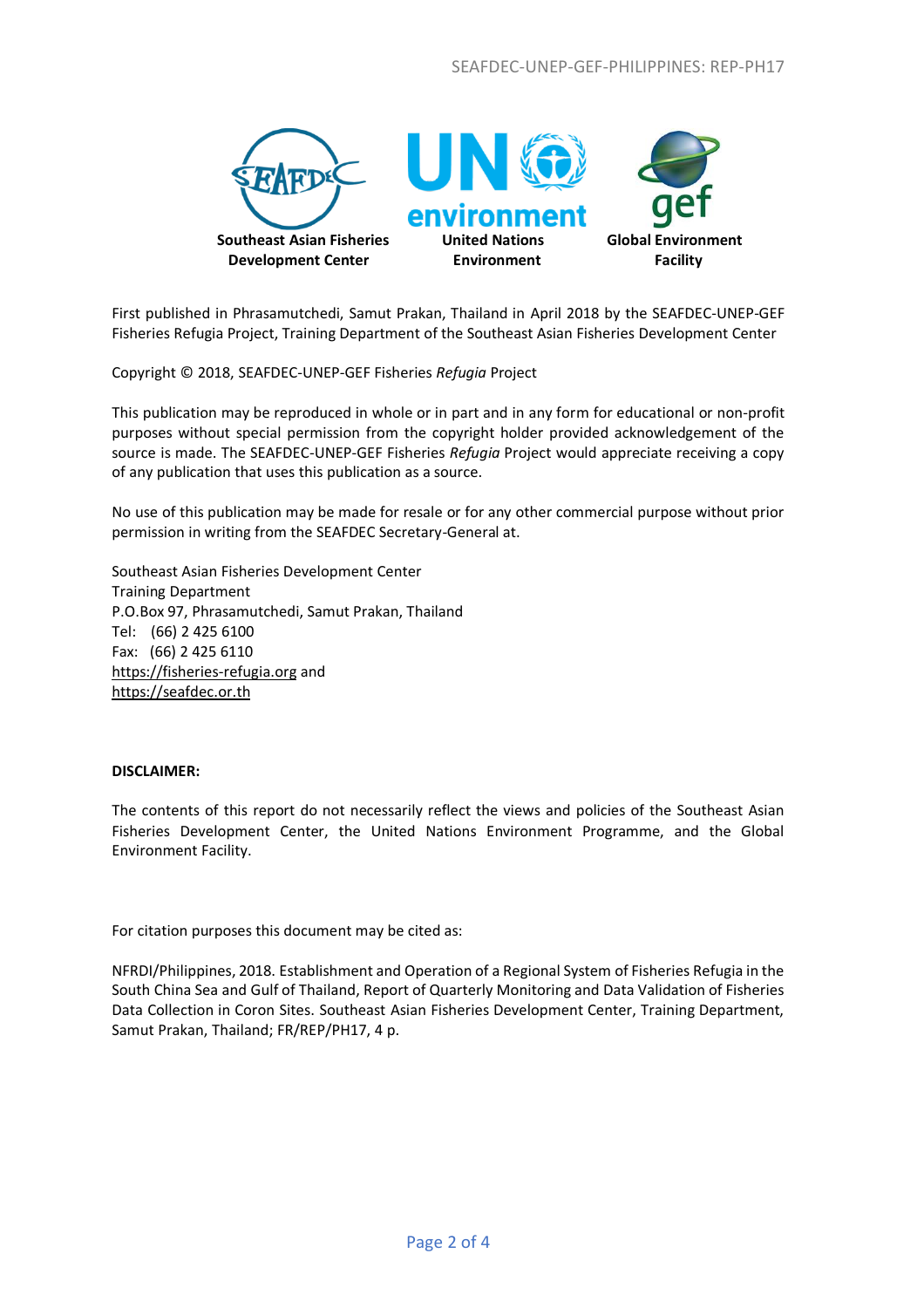### **HIGHLIGHT ACTIVITIES**

- 1) On the First day, a courtesy call to Ms. Elsa Cruz, Quarantine Officer, Provincial Fisheries Office-Northern Palawan was made. A short meeting was conducted together with the Refugia Management Team and the Monitoring team of PPID, NFRDI. We informed her purpose of the trip. We also gave her updates regarding the implementation of Fisheries Refugia Project.
- 2) After the courtesy call, the Team proceeds to Brgy. Tagumpay to observe fish landings and sampling activities of Technical Enumerators. However, the captured fishes were already packed when we arrived at the site, so the enumerators just obtained the total catch of each boat for a sampling cannot be conducted by that time. The total catch of all boat attained a weight of one ton or almost 907 kilograms. Nonetheless, the enumerators already conducted a sampling, sub sampling and collected data early in the morning before our arrival at the same landing site.
- 3) On the next day, the enumerators had their rest day where they had the time to have a refresher discussion. The team also discussed not only the NSAP Concept, but also the Sampling Methodology and Fish Identification to the enumerators namely, Raffy Agustin and Christian Abrera.
- 4) Subsequently, April 19, 2018, at eight o'clock in the morning, the whole team arrived at the second landing site located at the Brgy. Poblacion Dos, Coron, Palawan which is the town`s Public Market. The enumerators conducted the sampling with the guidance of the Project Assistants. NSAP Sampling Protocol, where 10% of the total catch of each boat was needed to be used as samples, was followed. Furthermore, the sample was divided into a sub sample categorized by species. The sub samples were weighed as a whole and were measured one by one. The size of the samples was measured differently based on the NSAP Protocol. The squids (Cephalopods) were measured by their mantle length; blue swimming crab (*Portunus pelagicus*) was measured by their carapace width; fishes that were stiff (rigor mortis state) were measured by their fork length; lastly, fishes that were still soft were measured in total length. Other than the measurements, data such as the boat`s name, the fishing effort and the fishing gear used were also documented by the enumerators. After almost 4 hours of sampling, the team was done for the morning monitoring.



Photo documentation during monitoring of sampling activities